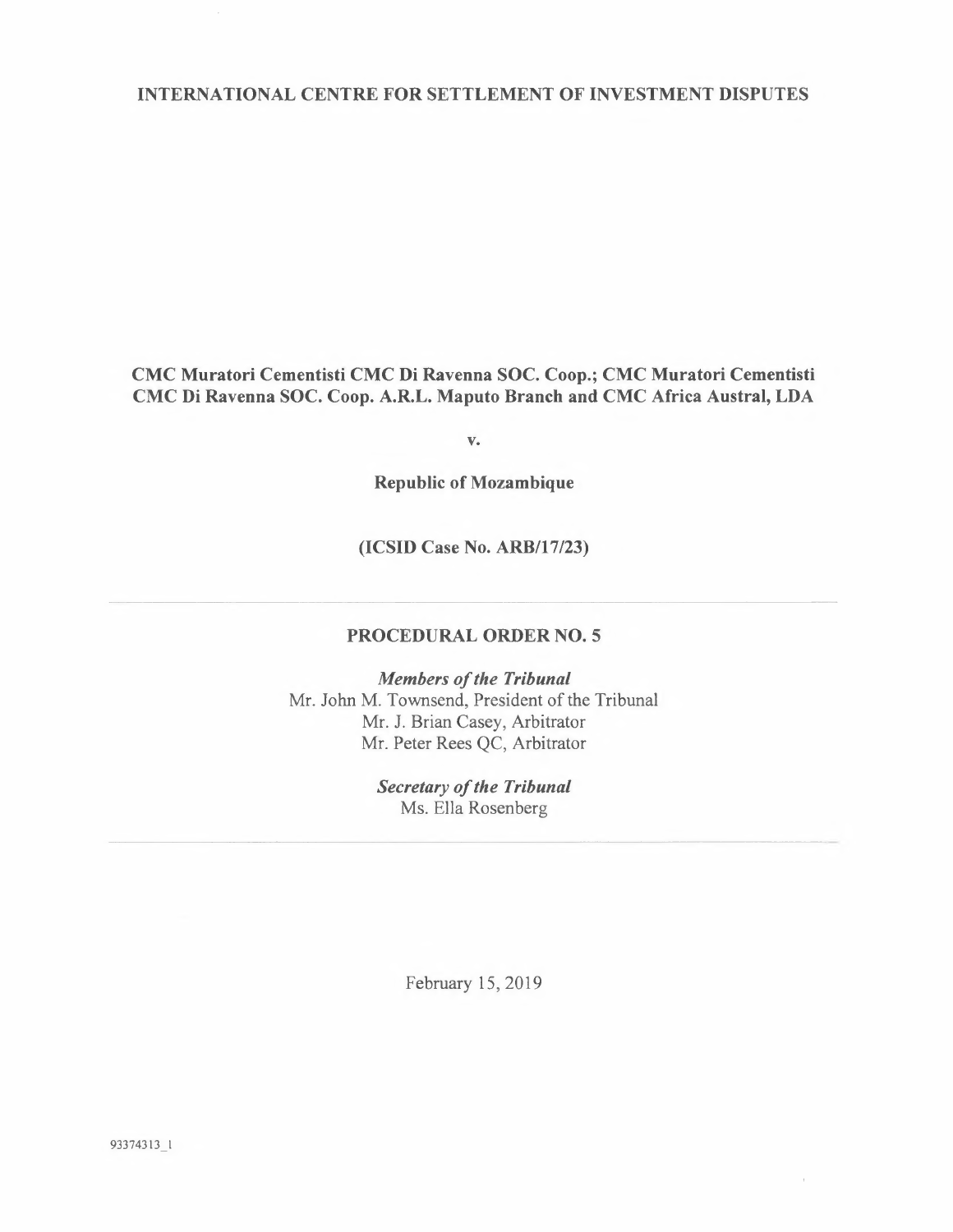#### **Background**

1. As provided in Section 19.1 of Procedural Order No. 1, on **February 8, 2019,** the Tribunal held a pre-hearing organizational meeting with the parties by telephone conference call. Participating in the conference call were:

Members of the Tribunal: Mr. John M. Townsend, President of the Tribunal Mr. Brian Casey, Arbitrator Mr. Peter Rees QC, Arbitrator

ICSID Secretariat: Ms. Ella Rosenberg, Secretary of the Tribunal

Tribunal Assistant Mr. Stijn Winters

On behalf of the Claimants: Mr. Alan Del Rio, LDR Construction Consultants Mr. Luis González García

On behalf of the Respondent: Mr. Juan C. Basombrio, Dorsey & Whitney LLP Ms. Erica Haggerty, Dorsey & Whitney LLP

- 2. On January 16, 2019, the Tribunal had proposed a draft agenda for the organizational meeting and invited the parties to submit comments. The Respondent submitted its comments on January 31, 2019. The Claimants did not submit comments. On February 3, 2019, the Tribunal sent the parties an updated agenda.
- 3. Also on January 31, 2019, the Respondent raised an additional objection to the Tribunal's jurisdiction in a document entitled "Observations Regarding the European Court of Justice's *Achmea* Decision." The Respondent requested that this additional submission be accepted into the record and proposed a schedule for the parties to submit briefs on the issue. On February 3, 2019, the Tribunal invited Claimants to submit their views on the Respondent's proposed briefing schedule by February 6, 2019. On February 6, 2019, the Claimants objected to accepting the Respondent's additional jurisdictional objection into the record. Alternatively, the Claimants asked to be given adequate opportunity to respond.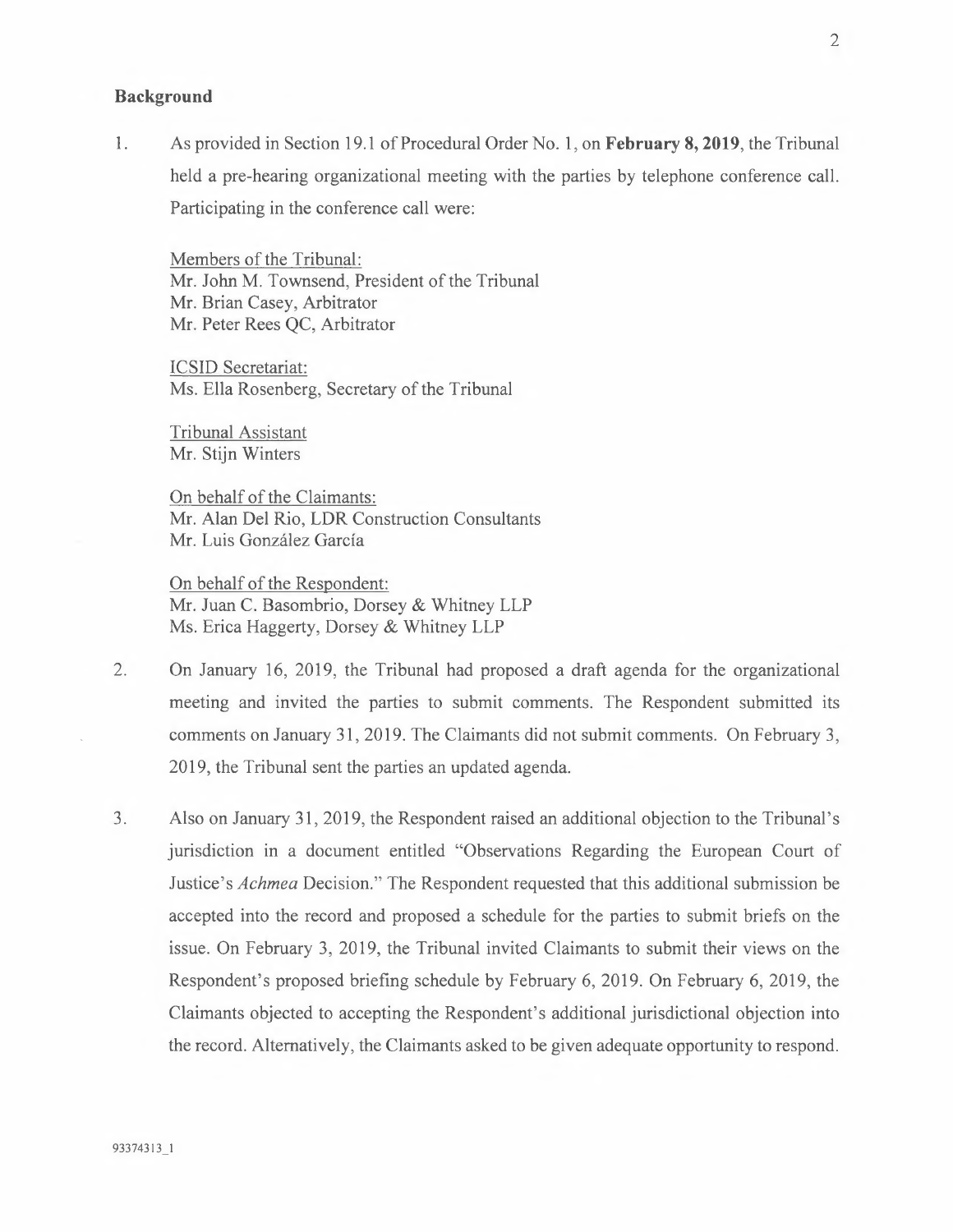4. Considering the agreements reached during the organizational meeting, and having deliberated on the outstanding issues, the Tribunal orders as follows.

## **Respondent's Observations Regarding** *Achmea*

5. The Tribunal accepts the "Respondent's Observations Regarding the European Court of Justice's *Achmea* Decision" dated January 31, 2019 into the record. Claimants are invited to respond to these Observations by March 18, 2019. The Respondent may reply to the Claimants' response in its April 1, 2019 submission.

## **Hearing Dates, Location and Daily Schedule**

- 6. The hearing will be held from Monday, April 29, 2019 through Friday, May 3, 2019. Saturday, May 4, 2019 will be considered a reserve day. At least until the further prehearing conference scheduled for April 11, the Tribunal will also hold Monday, May 6, 2019 in reserve.
- 7. As contemplated in Section 20.3 of Procedural Order No. 1, May 6, 2019 will otherwise be reserved for the Tribunal's deliberations.
- 8. The hearing will take place at the World Bank in Washington, D.C. The ICSID Secretariat will endeavor to book the hearing rooms in the C Building located at 1255 Connecticut Avenue, N.W. Break-out rooms for the parties and the Tribunal have been booked and will be assigned by the ICSID Secretariat in due course.
- 9. The daily schedule of the hearing is to be decided at the second pre-hearing organizational meeting on April 11, 2019.

## **Time Allocation**

10. Time will generally be allocated equally between the parties. The timetable will remain under the Tribunal's control and will be subject to an appropriate degree of flexibility. The parties shall have equal time for their opening and closing statements and the Tribunal will give each party equal time with witnesses with some allowance for the imbalance in the number of witnesses.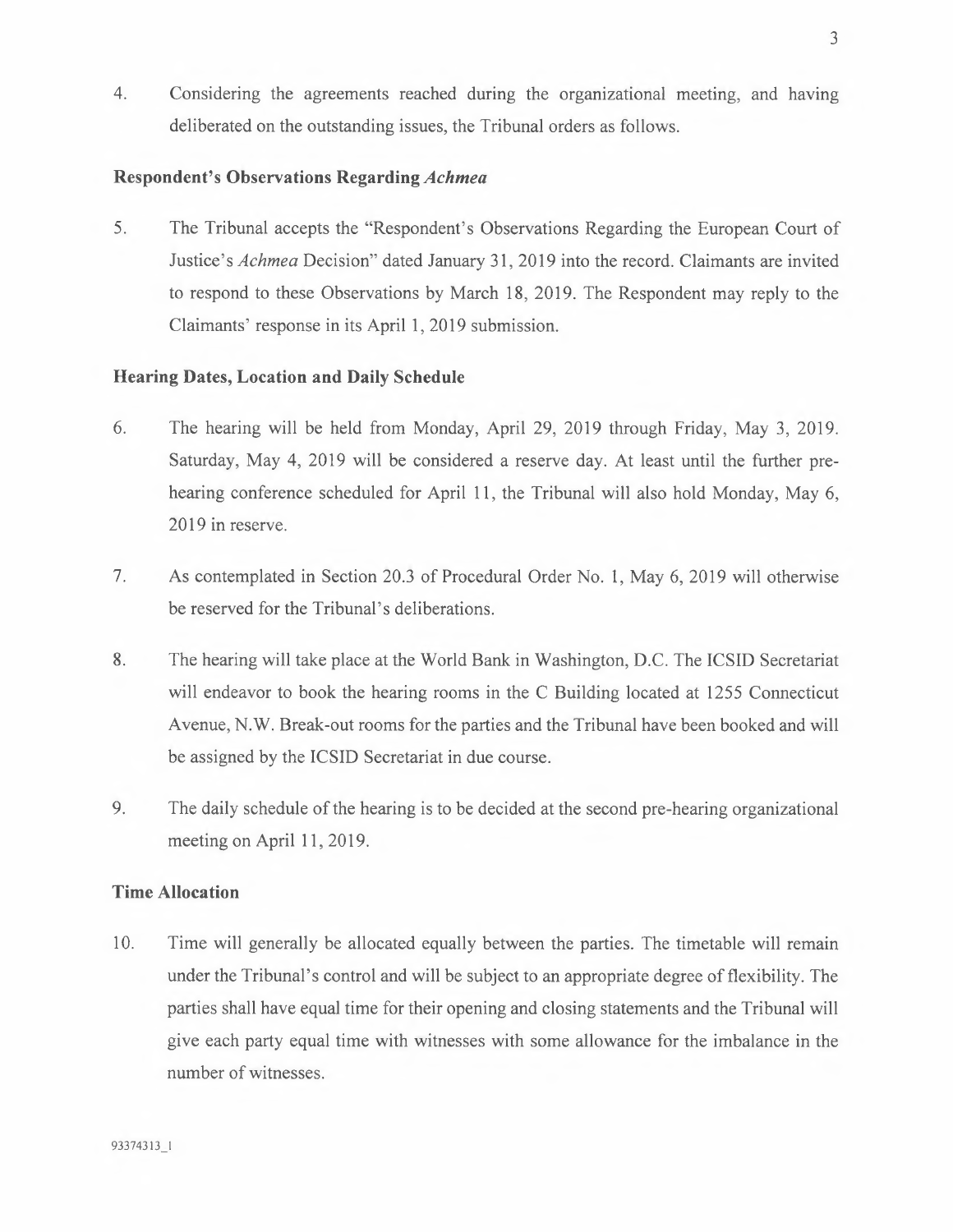# **Opening and Closing Statements**

- 11. Each party will have two hours to make an Opening Statement. The parties should address both jurisdictional and merits issues in their respective Opening Statements.
- 12. Whether hearing time will be reserved for Closing Statements will be decided at the second pre-hearing organizational meeting on April 11, 2019.

#### **Witness and Expert Examination**

### Notification of fact and expert witnesses

- 13. The Respondent anticipates that it will call all nine currently known witnesses and experts (all three of its own witnesses and all six of the Claimants' witnesses). During the organizational meeting, the Claimants objected to the Respondent calling its own witness(es) and expert(s) that Claimants do not intend to cross-examine, because Section 18.1 of Procedural Order No. 1 provides that witness statements and expert reports constitute direct testimony. The Respondent gave notice that it might reconsider calling all of Claimants' witnesses and their expert if the Tribunal were to rule that it may not call its own witnesses.
- 14. Section 18.1 of Procedural Order No. 1 provides that both parties have the right to call any witness or expert who has submitted a witness statement or report in accordance with Section 17.2 of Procedural Order No. 1 to testify at the hearing. The Tribunal understands that provision to include a party's own witnesses or experts even if they have not been designated for cross-examination by the adverse party.
- 15. The Tribunal asked the parties to confer and agree, prior to the second pre-hearing organizational meeting on April 11, 2019, on: (1) the order in which witnesses will be called at the hearing, and (2) the morning or afternoon to which each witness or expert should be assigned, with the understanding that each witness may be called up to half a day earlier or later than the time agreed. The parties should communicate this information to the Secretary no later than April 5, 2019.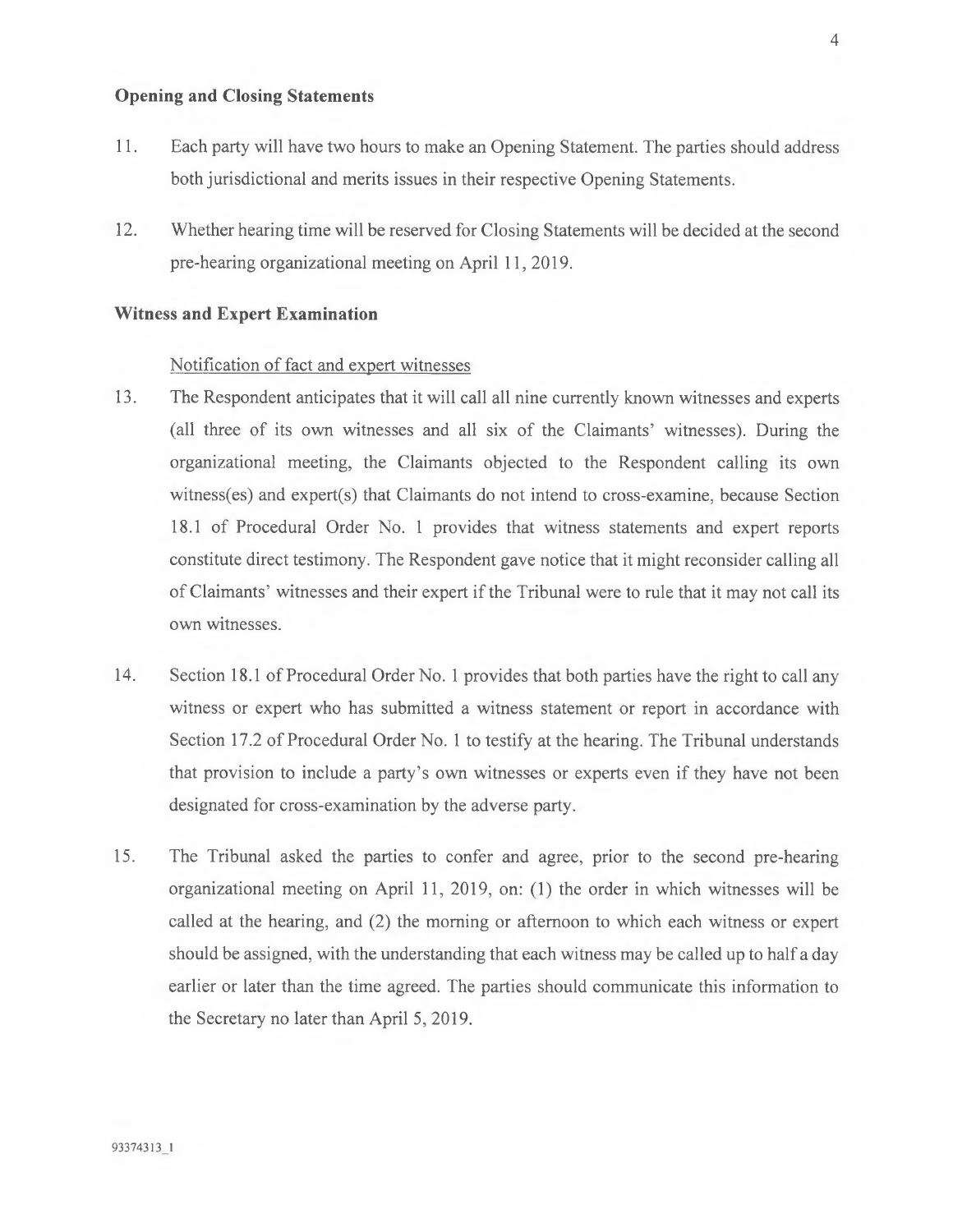Sequestration

- 16. Fact witnesses shall be sequestered, i.e., they shall not be permitted to attend the hearing before they are called to testify, but may attend after they have testified.
- 17. The expert witnesses shall not be sequestered, i.e., they shall be permitted to attend any and all parts of the hearing.
- 18. Other than the examination itself, there shall be no communication between counsel and their fact or expert witnesses from the commencement of such witness' examination until the conclusion of such witness' examination.

# Format of Witness and Expert Examination

- 19. There may be up to 10 minutes of direct examination for fact witnesses and up to 30 minutes of direct examination for expert witnesses. Expert witnesses may give an affirmative presentation *in lieu* of direct examination.
- 20. The Tribunal may ask any witness or expert questions at any time during the examination.

## Mr. Fernando Manhica

21. Claimants have taken the position that Mr. Manhica, a witness for the Respondent, should be considered an expert witness. Respondent considers Mr. Manhica to be a fact witness whose testimony contains both factual and legal elements. On review of his statement, the Tribunal finds that Mr. Manhica has offered both fact and expert testimony. He will be subject to the same sequestration rules as a fact witness, but he will be allowed 20 minutes of direct examination.

## **Hearing Materials**

#### Hearing Bundles

- 22. The parties will provide the following at the hearing:
	- **One** hard copy of the complete consolidated record, including pleadings, witness statements, expert reports, and exhibits, to be created and submitted jointly by the parties;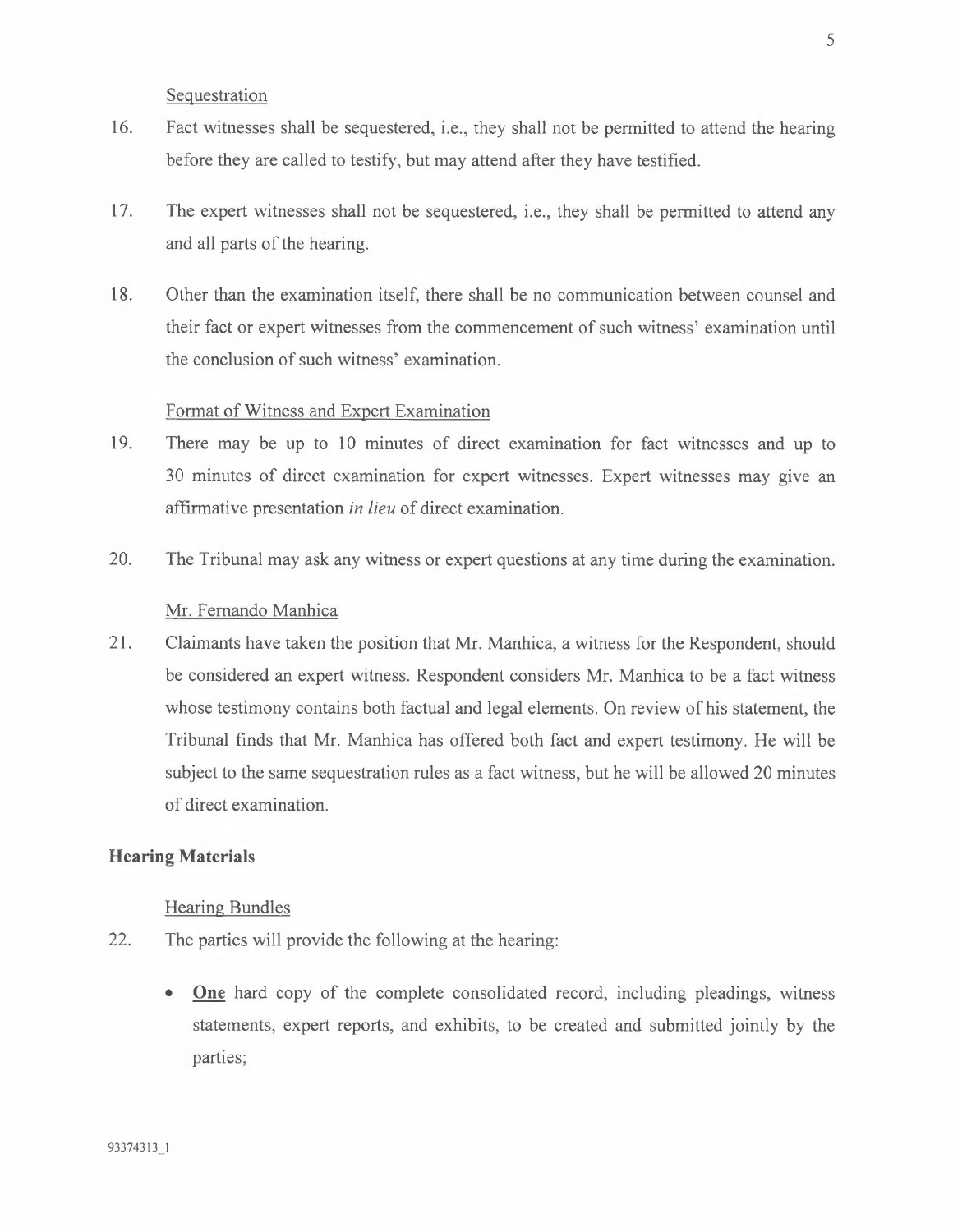- **Seven** hard copy bundles of the key documents, one for each arbitrator, one for the Tribunal Assistant, one for the Secretary of the Tribunal, one for the court reporter and one for the interpreter, to which each party expects to make repeat reference during the hearing, to be submitted separately by the parties (7 clearly labeled bundles for the Claimants, 7 clearly labeled bundles for the Respondent);
- 23. By April 11, 2019, each party shall provide each member of the Tribunal and the Secretary of the Tribunal with a memory stick or other electronic storage device containing a complete consolidated record, including pleadings, witness statements, expert reports, and exhibits, accessible (if possible) by a hyperlinked chronological index.
- 24. The parties may prepare separately bundles of selected documents for use at the hearing in the cross-examination of witnesses and experts, if they wish.

Demonstrative Exhibits

25. The relevant rules regarding demonstrative exhibits are set out in Section 16.7 of Procedural Order No. 1. "Demonstrative exhibits" refers to any type of visual aid, including PowerPoint Presentations, charts, and tabulations. Parties shall provide demonstrative exhibits to the Tribunal Members at the time they intend to use them.

# Submission of New Evidence/ Exhibits During the Hearing

26. The relevant rules regarding additional documents and new evidence are set out in Sections 16.3 and 16.7 of Procedural Order No. 1.

## **Post-Hearing Matters**

- 27. At the end of the hearing, the Tribunal will decide, in consultation with the parties, whether post-hearing briefs shall be submitted and, if so, their timing, scope, format, length and content.
- 28. Cost submissions will be made on a date to be determined by the Tribunal in consultation with the parties at the end of the hearing.